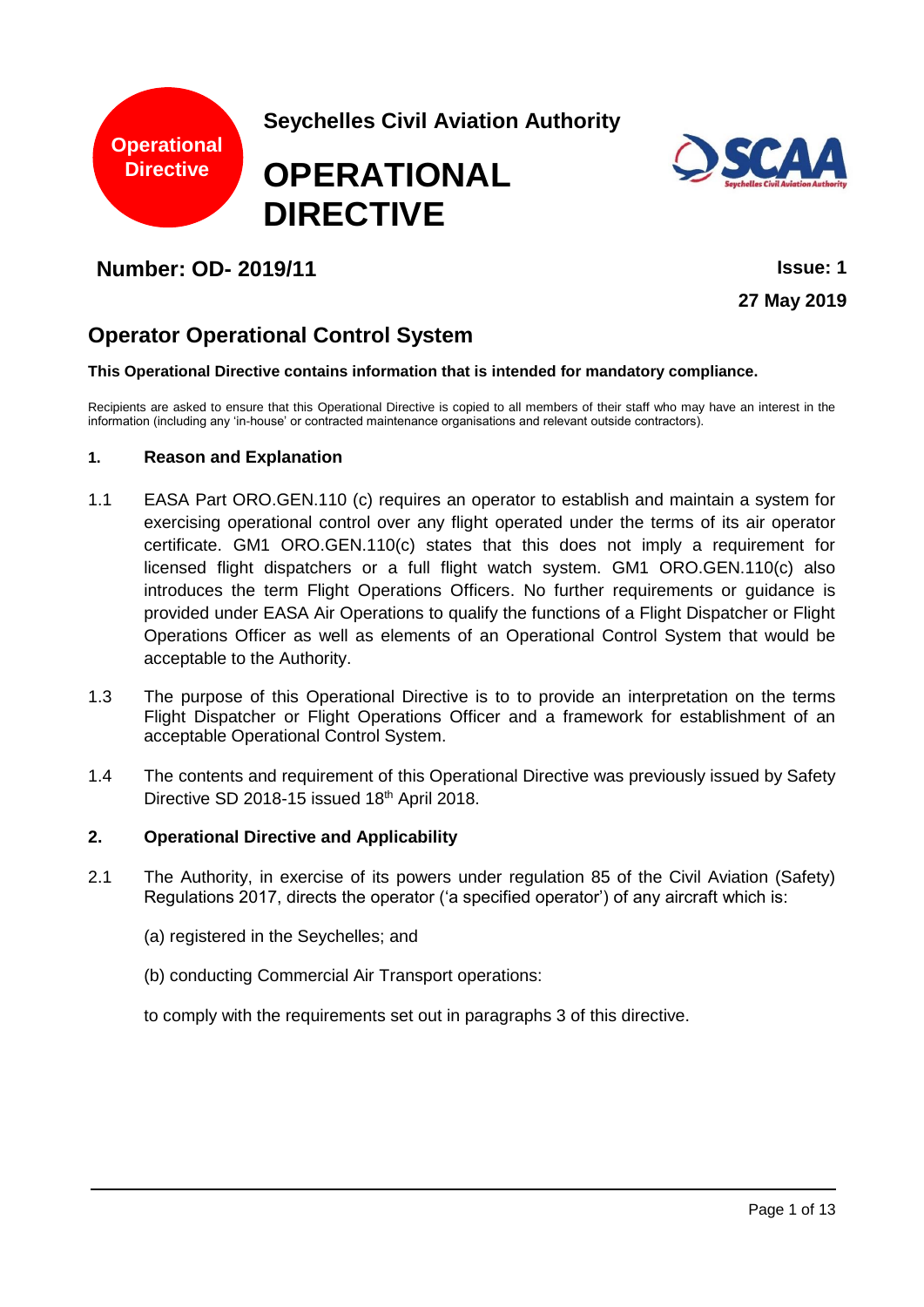#### **3. Definitions**

*'Flight Operations Assistant'* means a suitably qualified person or specialist designated by an Operator with specific responsibilities relevant to the control and supervision of flight operations who supports, briefs and/or assists the FOO and/or pilot-in-command. *Note: This may include Weather Analyst, Navigation Analysts/Flight Planning Specialist, Load Agent, Operations Coordinators/Planner, Maintenance Controller, Air Traffic Specialist and Ground to Air Radio Operator.*

*'Flight Operations Officer (FOO)/Flight Dispatcher (FD)'* means a person designated by an Operator to engage in the control and supervision of flight operations who is, whether licensed or not, competent in all functions of operational control (preflight preparation, flight planning, flight monitoring) and suitably qualified in accordance with regulation 18 of the Civil Aviation (Safety) Regulations, 2017, and who supports, briefs and/or assists the pilotin-command in the safe conduct of the flight.

*Note: The term FOO is mostly utilised in the European industry as opposed to the term FD utilised in America and other States following an American regulatory framework.*

*'Operational control'* means the responsibility for the initiation, continuation, termination or diversion of a flight in the interest of safety.

*'Flight Following'* means the recording in real time of departure and arrival messages by operational personnel to ensure that a flight is operating and has arrived at the destination airport.

*'Flight Monitoring'* means in addition to requirements for flight following, flight monitoring includes:

• Operational monitoring of flights by suitably qualified operational control personnel (FOO/FOA) from the point of departure throughout all phases of flight;

• The communication of all available and relevant safety information between the flight crew and operational control personnel on the ground;

• The provision of critical assistance to the flight crew in the event of an in-flight emergency or security issue, or upon request from the flight crew.

#### **2. Operational Directive and Applicability**

- 2.1 The Authority, in exercise of its powers under regulation 85 of the Civil Aviation (Safety) Regulations 2017, directs the operator ('a specified operator') of any aircraft which is:
	- (a) registered in the Seychelles; and
	- (b) conducting Commercial Air Transport operations:

to comply with the requirements set out in paragraphs 3 to 8 of this directive.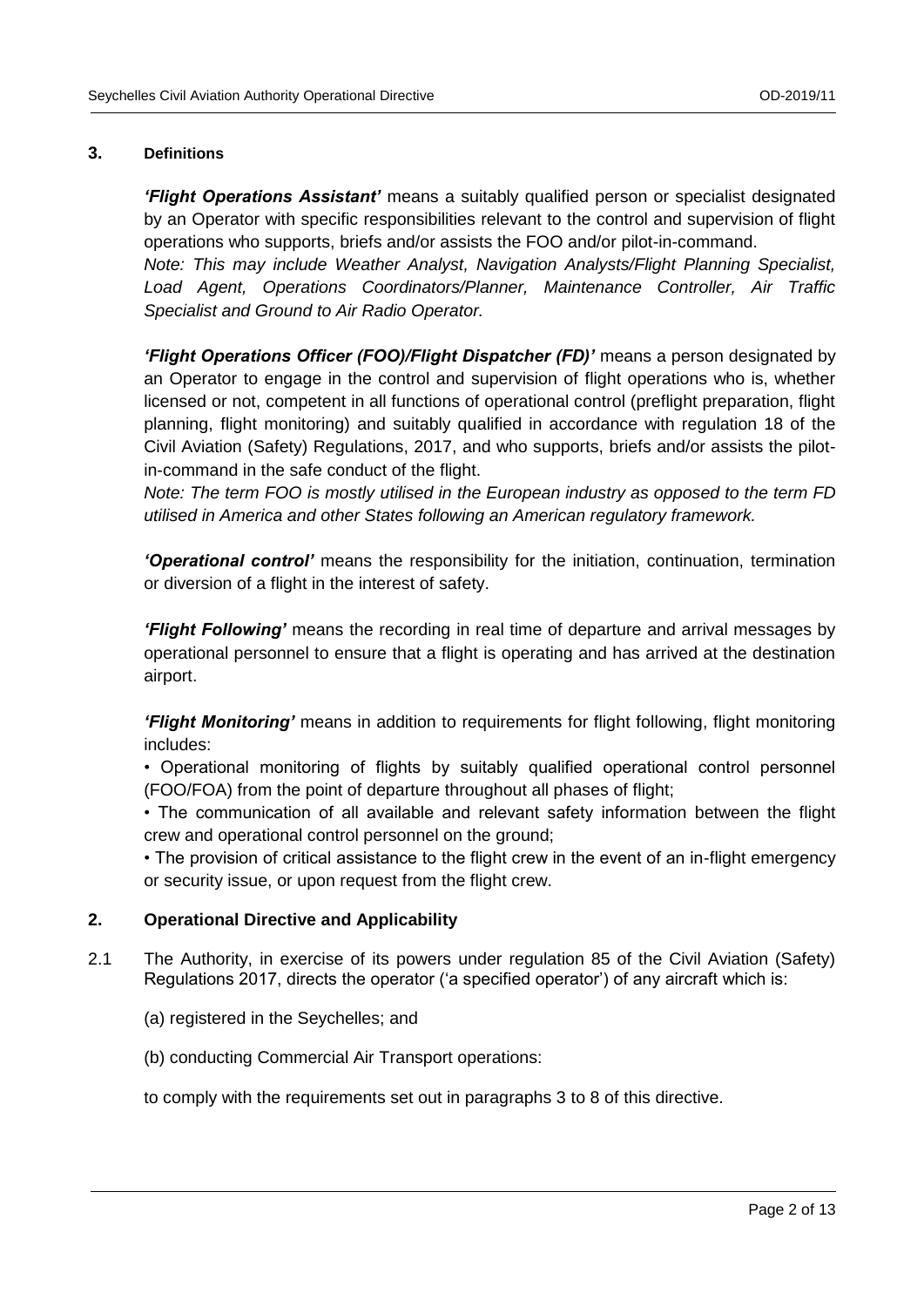#### **3. Requirement: Establishment of Accountability, Authorities and Responsibilities for Operational Control**

- 3.1 The Operator shall ensure accountability, authorities and responsibilities for the operational control of flights are defined and communicated throughout the organisation, to include the authorities and responsibilities of the pilot-in command (PIC) and, as applicable, the:
	- (i) Flight operations officer (FOO), who supports, briefs and/or assists the PIC or designated member of management regarding risk tolerability with respect to the safe conduct of each flight;
	- (ii) Designated member of management or post holder that has joint authority with the PIC over the decisions functions, duties or tasks associated with the operational control of each flight;
	- (iii) Flight operations assistant (FOA) who supports, briefs and/or assists the PIC, FOO, or designated member of management in the safe conduct of each flight.
- 3.2 The Operator shall have a process and/or procedure for the delegation of duties within the management system for operational control that ensures managerial and operational control continuity is maintained, and responsibility for operational control functions is assumed by qualified personnel, when:
	- (i) Managers responsible for operational control are absent from the workplace;
	- (ii) If utilised in the system of operational control, FOO and/or FOA personnel are absent from the workplace.

*Note: The intent of this provision is to ensure an operator has a process or procedure for succession in cases when operational control personnel are absent from the workplace. Such process or procedure typically addresses a handover between such personnel to ensure no loss of operational control continuity.*

#### **4. Delegation of Authority for the Operational Control of each flight**

- 4.1 The Operator shall delegate the **authority** for operational control of each flight only to the PIC in a non-shared system of operational control, or to a combination of suitably qualified individuals in a shared system of operational control, to include the PIC and either:
	- (i) An FOO in a shared system of operational control that requires the use of FOO personnel, or
	- (ii) A designated member of management or post holder in a shared system of operational control that requires the use of such management personnel.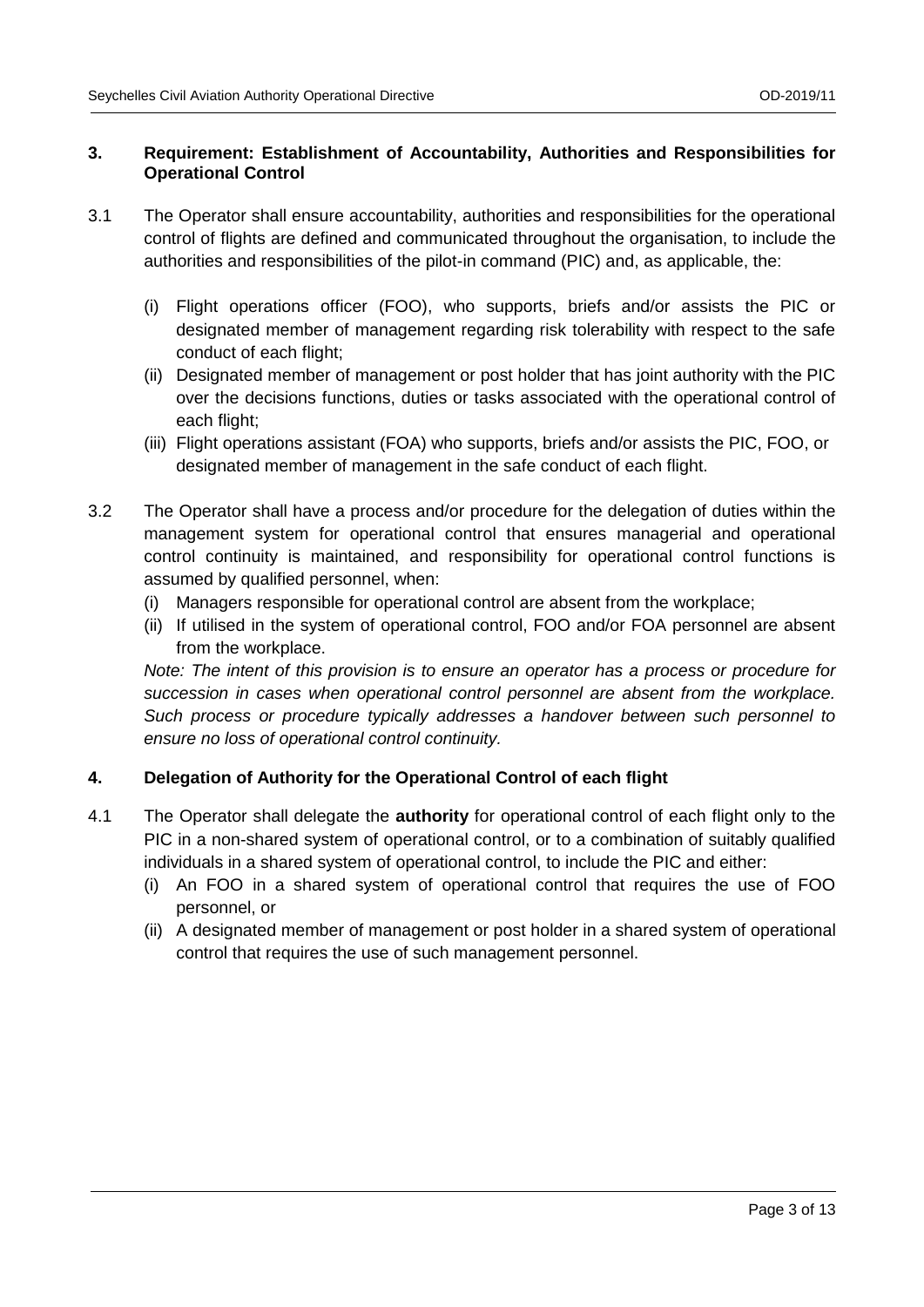4.2 Examples of operational control systems are provided in the following table as a means to identify how **authority** may typically be delegated by an Operator.

| Table 4.2 |  |
|-----------|--|
|-----------|--|

| <b>System of Operational</b><br><b>Control</b> | <b>Location</b><br>4.1 | <b>System Description</b>                                                                                                                                                                                                                                                                                                                                                                                                                                                                                                                                                                                                                                                                                                                                                                                   |
|------------------------------------------------|------------------------|-------------------------------------------------------------------------------------------------------------------------------------------------------------------------------------------------------------------------------------------------------------------------------------------------------------------------------------------------------------------------------------------------------------------------------------------------------------------------------------------------------------------------------------------------------------------------------------------------------------------------------------------------------------------------------------------------------------------------------------------------------------------------------------------------------------|
| Shared system (General)                        | (i), (ii)              | Operational control authority is shared between<br>the PIC and a flight operations officer/flight<br>member<br>a designated<br>dispatcher or<br>of<br>management.                                                                                                                                                                                                                                                                                                                                                                                                                                                                                                                                                                                                                                           |
| Full Shared System (PIC<br>and FOO)            | (i)                    | The PIC and FOO have joint authority over the<br>decisions functions, duties or tasks associated with<br>the operational control of a flight. Such systems are<br>characterised by the use of flight monitoring and a<br>communications<br>dedicated<br>system<br>(voice<br>or<br>electronic) separate from the ATC system in order to<br>maintain shared authority.                                                                                                                                                                                                                                                                                                                                                                                                                                        |
| Partial Shared System (PIC<br>and FOO)         | (i)                    | The PIC and FOO have joint authority over all<br>preflight decisions, functions, duties or tasks<br>associated with the operational control of a flight, but<br>during flight the PIC has sole authority. Such systems<br>typically include an agreed point of transition from<br>joint to sole responsibility (e.g. pushback or throttle<br>advance for takeoff). This point of transition also<br>typically coincides with the point when the MEL is no<br>longer applicable and flight crews transition to inflight<br>procedures.<br>Partial<br>shared<br>systems<br>are<br>characterised by the use of flight monitoring if<br>required by the Authority or desired by the Operator,<br>and typically lack the dedicated communications<br>system necessary to maintain shared authority in<br>flight. |
| Shared System (PIC and<br>Management)          | (ii)                   | Functionally equivalent to a full-shared system<br>except that the PIC and a designated member of<br>management, often the Director of Flight Operations<br>or any suitably qualified and knowledgeable member<br>of management designated by the Operator, have<br>joint authority over the decisions, functions, duties<br>or tasks associated with the operational control of a<br>flight.                                                                                                                                                                                                                                                                                                                                                                                                               |
| Non-shared system<br>(General)                 | Main<br>standard       | Operational control <b>authority</b> is delegated only<br>to the PIC who may or may not be assisted by<br>other support personnel.                                                                                                                                                                                                                                                                                                                                                                                                                                                                                                                                                                                                                                                                          |
| Non-shared System (PIC-<br>only)               | Main<br>standard       | The PIC has sole authority over any and all<br>decisions and completes all tasks (unassisted)<br>related to the operational control of each flight. This<br>does not preclude administrative personnel from<br>providing, collecting or assembling operational<br>documents or data related to each flight on behalf of<br>the PIC and as defined in Table 6.1. Such systems<br>may employ flight monitoring if desired by the<br>operator.                                                                                                                                                                                                                                                                                                                                                                 |
| Non-shared System                              | Main<br>standard       | The PIC has sole authority over any and all<br>decisions regarding operational control. However, the<br>PIC is assisted by others (e.g. FOO, FOA or a                                                                                                                                                                                                                                                                                                                                                                                                                                                                                                                                                                                                                                                       |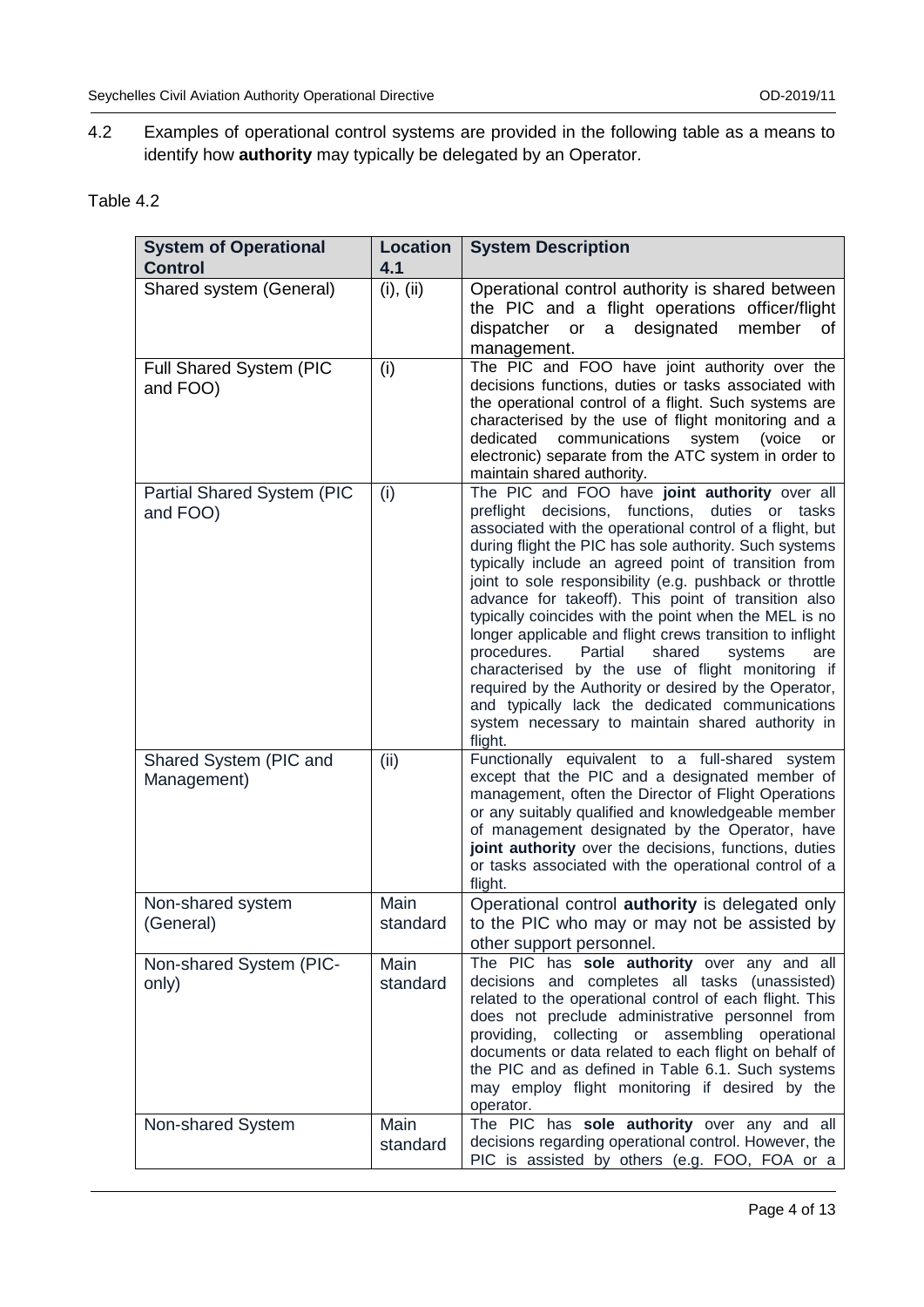member of management) that lack operational control authority, but are assigned the responsibility to carry out specific functions, duties or tasks, such as flight planning, flight support, briefing and in-flight monitoring. Such systems may employ flight monitoring if desired by the operator.

*Note*: *An FOA can be utilised in combination with FOOs or designated members of management in all systems of operational control except purely non-shared (PIC-only) systems. If such personnel are delegated authority in a shared system, however, it would be limited to their specific area of competency.*

- 4.3 Delegation of **authority** in a shared and non-shared systems may be summerised as follows:
	- Shared systems, wherein operational control authority is shared between the pilotin-command (PIC) and a flight operations officer/flight dispatcher (FOO) or designated member of management, such as the Director of Flight Operations (or other designated post holder);

For example: The FOO (or designated member of management, as applicable) has the authority to divert, delay or terminate a flight if in the judgment of the FOO, a designated member of management or the PIC, the flight cannot operate or continue to operate safely as planned or released.

• Non-shared systems, wherein operational control authority is delegated only to the PIC.

For example: Only the PIC has the authority to terminate, delay, or divert a flight if in the judgment of the PIC the flight cannot operate or continue to operate safely as planned.

#### **5. Assignment of Responsibility for Operational Control of each flight**

- 5.1 The Operator shall retain the overall **responsibility** for operational control of each flight and assign the responsibility to carry out functions, duties or tasks related to the operational control of each flight only to the PIC, or to a combination of suitably qualified personnel as defined in Table 6.1, to include the PIC and:
	- (i) If the Operator has a shared system of operational control responsibility, either of the following:
		- (a) An FOO, who shares overall operational control responsibility with the PIC and/or supports, briefs and/or assists the PIC in the safe conduct of each flight, or
		- (b) A designated member of management or post holder who shares overall operational control responsibility with the PIC and/or supports, briefs and/or assists the PIC or FOO in the safe conduct of each flight.

*Note: FOA and/or administrative personnel can be utilised in combination with FOOs and/or designated members of management in a shared system of operational control, but neither would share operational control responsibility with the PIC, FOO or designated member of management.*

- (ii) If the Operator has a non-shared system of operational control responsibility, one or more of the following:
	- (a) An FOO who supports, briefs and/or assists the PIC in the safe conduct of each flight, or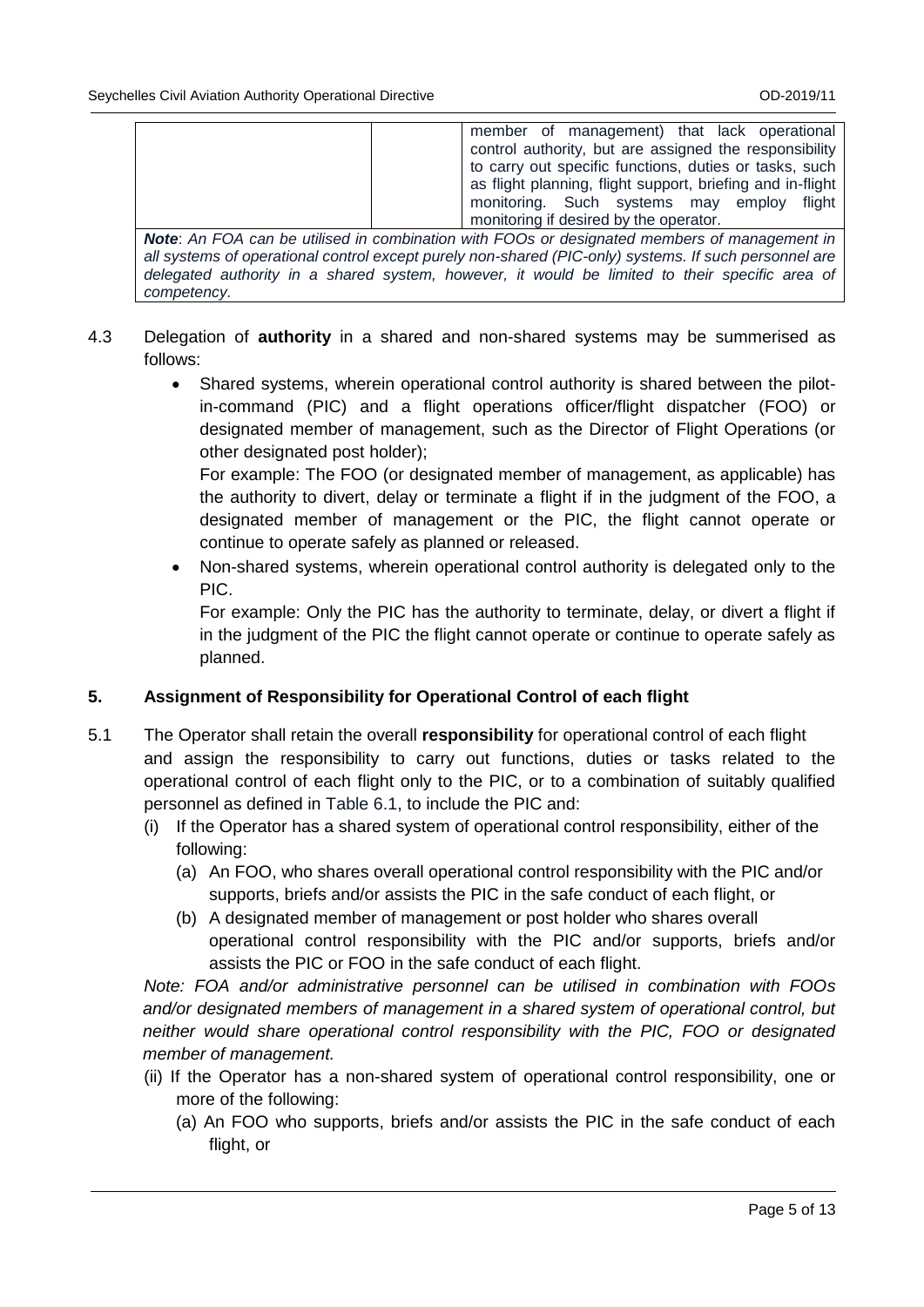- (b) A designated member of management or post holder who supports, briefs and/or assists the PIC or FOO in the safe conduct of each flight, or
- (c) FOA personnel who support, brief and/or assist the PIC or FOO in the safe conduct of each flight, and/or
- (d) Administrative personnel who do not support, brief and/or assist the PIC or FOO, but provide, collect or assemble operational documents or data relevant to the conduct of each flight.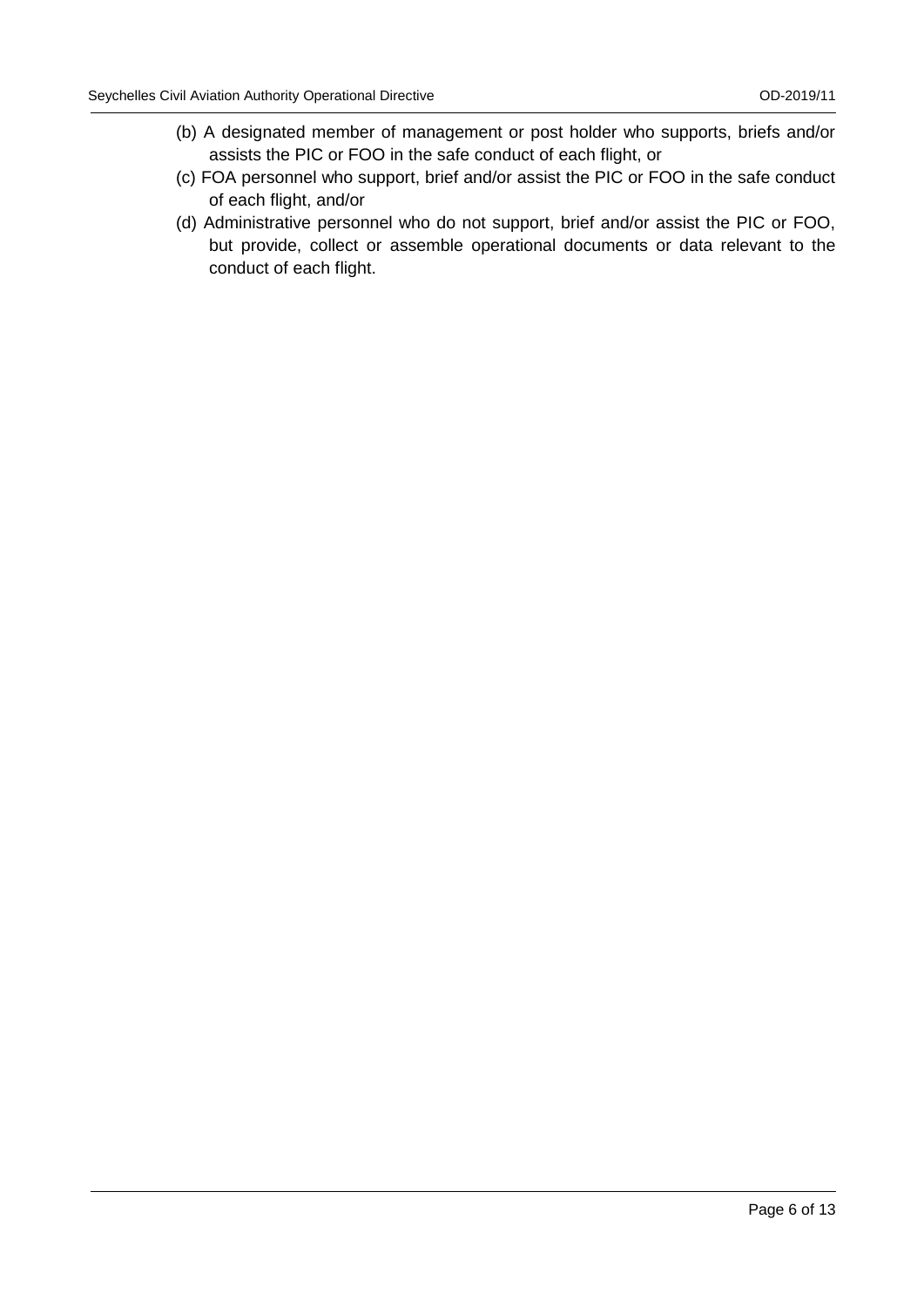5.2 Examples of operational control systems are provided in the following table as a means to identify how **responsibility** may typically be assigned by an operator.

| Table 5.2 |  |
|-----------|--|
|-----------|--|

| <b>System of</b><br><b>Operational Control</b> | <b>Item</b><br>5.1                            | <b>System Description</b>                                                                                                                                                                                                                                                                                                                                                                                                                                                                                                                                                                                                                 |  |  |  |
|------------------------------------------------|-----------------------------------------------|-------------------------------------------------------------------------------------------------------------------------------------------------------------------------------------------------------------------------------------------------------------------------------------------------------------------------------------------------------------------------------------------------------------------------------------------------------------------------------------------------------------------------------------------------------------------------------------------------------------------------------------------|--|--|--|
| Shared systems<br>(General)                    | $(i)$ $(a)$ ,<br>$(i)$ $(b)$                  | Operational control responsibility is shared<br>between the PIC and an FOO or designated<br>member of management.                                                                                                                                                                                                                                                                                                                                                                                                                                                                                                                         |  |  |  |
| Full Shared System (PIC<br>and FOO)            | $(i)$ (a)                                     | The PIC and FOO are jointly responsible for the<br>functions,<br>decisions,<br>duties<br>or<br>tasks<br>are<br>characterised by flight monitoring and a dedicated<br>communications<br>system<br>(voice<br>or<br>electronic)<br>separate from the ATC system in order to maintain<br>joint responsibility.                                                                                                                                                                                                                                                                                                                                |  |  |  |
| <b>Partial Shared System</b><br>(PIC and FOO)  | $(i)$ (a)                                     | The PIC and FOO are jointly responsible for all<br>preflight decisions, functions, duties or tasks<br>associated with the operational control of a flight, but<br>during flight the PIC has sole responsibility. Such<br>systems are characterised by the use of flight<br>monitoring if required by the Authority or desired by<br>the Operator and typically lack the dedicated<br>communications system necessary to maintain<br>shared responsibility in flight.                                                                                                                                                                      |  |  |  |
| Shared System (PIC and<br>Management)          | $(i)$ $(b)$                                   | Functionally equivalent to a full-shared system<br>except that the PIC and a designated member of<br>management, often the Director of Flight Operations<br>or any suitably qualified and knowledgeable member<br>of management designated by the operator are<br>jointly responsible for the functions, duties or tasks<br>associated with the operational control of a flight. The<br>responsibility to carry out actual<br>functions, duties or tasks such as flight planning,<br>supporting/briefing the crew or flight monitoring is<br>typically<br>assigned<br>to<br>other<br>non-management<br>personnel (e.g. FOOs and/or FOAs). |  |  |  |
| Non-shared Systems<br>(General)                | $(ii)$ (a)-<br>(d)                            | Operational control responsibility is assigned<br>only to the PIC who may or may not be assisted<br>by other support personnel.                                                                                                                                                                                                                                                                                                                                                                                                                                                                                                           |  |  |  |
| Non-shared System<br>(PIC-only)                | Parent<br>provision<br>and/or<br>$(ii)$ $(d)$ | The PIC is solely responsible for completing all<br>tasks (unassisted) related to the operational control<br>of each flight. This does not preclude administrative<br>personnel from providing, collecting or assembling<br>operational documents or data related to each flight<br>on behalf of the PIC as defined in Table 6.1. Such<br>systems employ flight monitoring if desired by the<br>operator.                                                                                                                                                                                                                                 |  |  |  |
| Non-shared System<br>(PIC-assisted)            | (ii) $(a)$<br>(c)                             | The PIC is solely responsible for all decisions<br>regarding operational control. However, the PIC may<br>be assisted by others, such as an FOA, or an FOO or<br>member of management that functions as an FOA,<br>who is assigned the responsibility to carry out specific<br>functions, duties or tasks, such as flight planning,<br>support, briefing and in-flight monitoring.<br>Such<br>systems employ flight monitoring if desired by the<br>operator.                                                                                                                                                                             |  |  |  |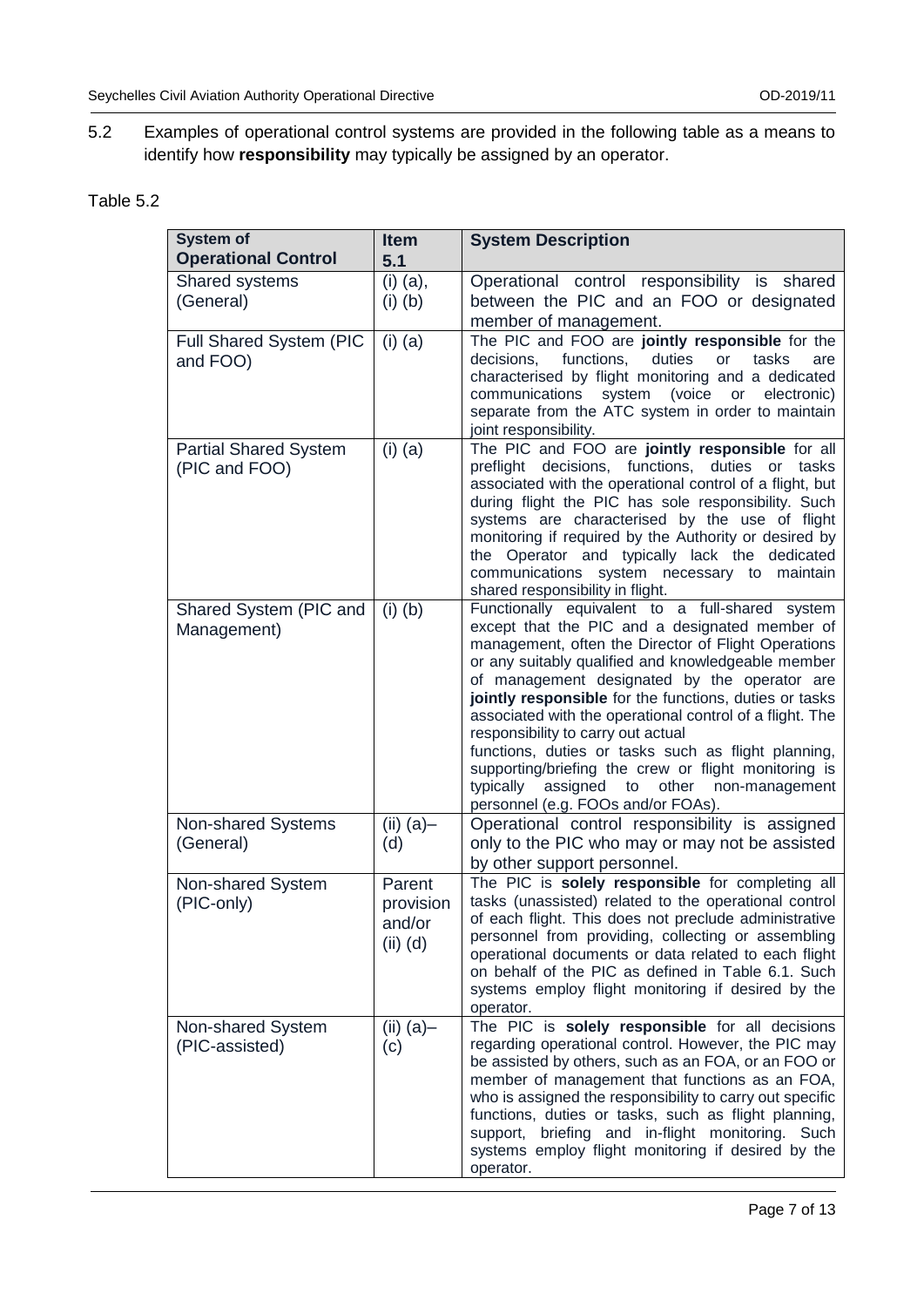#### *Note:*

• *FOOs can be present in shared or non-shared systems of operational control to support, brief and/or assist the PIC or designated member of management in all competencies of operational control.*

• *FOAs can be present in any system of operational control except purely non-shared (PIC-only) systems, but their responsibilities are limited to their area(s) of expertise.*

• *FOAs may be assigned specific flight responsibilities depending on area of expertise or general (non-flight specific) responsibilities in support of other operational control personnel or functions.*

• *The responsibilities of administrative personnel utilised in operational control functions are limited to the provision or collection of operational data*

- 5.3 Delegation of **responsibility** in a shared and non-shared systems may be summerised as follows:
	- Shared systems, wherein operational control responsibility for each flight is shared between the PIC and an FOO, or between the PIC and a designated member of management such as the Director of Flight Operations (or other designated post holder). In either shared system, the PIC, FOO or designated member of management, as applicable, may be assisted by other qualified personnel assigned the individual responsibility (by the operator) to carry out specific operational control functions, duties or tasks. Such personnel, however, typically do not share operational control responsibility with the PIC, FOO or designated member of management, as applicable.

For example: The FOO (or designated member of management) and the PIC are jointly responsible (and accountable) for the functions, duties or tasks associated with the operational control of a flight, such as pre-flight planning, load planning, weight and balance, delay, dispatch release, diversion, termination, etc. In such systems the FOO (or designated member of management) may carry out such responsibilities unassisted or be assisted by qualified personnel assigned the individual responsibility (by the operator) to carry out specific operational control functions, duties or tasks.

• Non-shared systems, wherein the PIC is solely responsible for all duties, functions, or tasks regarding operational control of each flight, and may carry out such responsibilities unassisted or be assisted by qualified personnel assigned the individual responsibility (by the operator) to carry out specific operational control functions, duties or tasks.

For example: The PIC is solely responsible (and accountable) for the duties, functions, duties or tasks associated with the operational control of a flight, and the PIC either acts unassisted or is assisted by qualified personnel in carrying out functions, duties or tasks such as preflight planning, load planning, weight and balance, delay, dispatch release, diversion, termination, etc.

#### **6. Operational Control personnel authorities and responsibilities**

6.1 The following table categorises operational control personnel, defines the scope of their authority, identifies their responsibilities and illustrates the relationship of such responsibilities to the operation as a whole. It is provided to ensure suitably qualified persons are designated, where applicable, to support, brief and/or assist the pilot-incommand (PIC) or FOO or designated member of management in the safe conduct of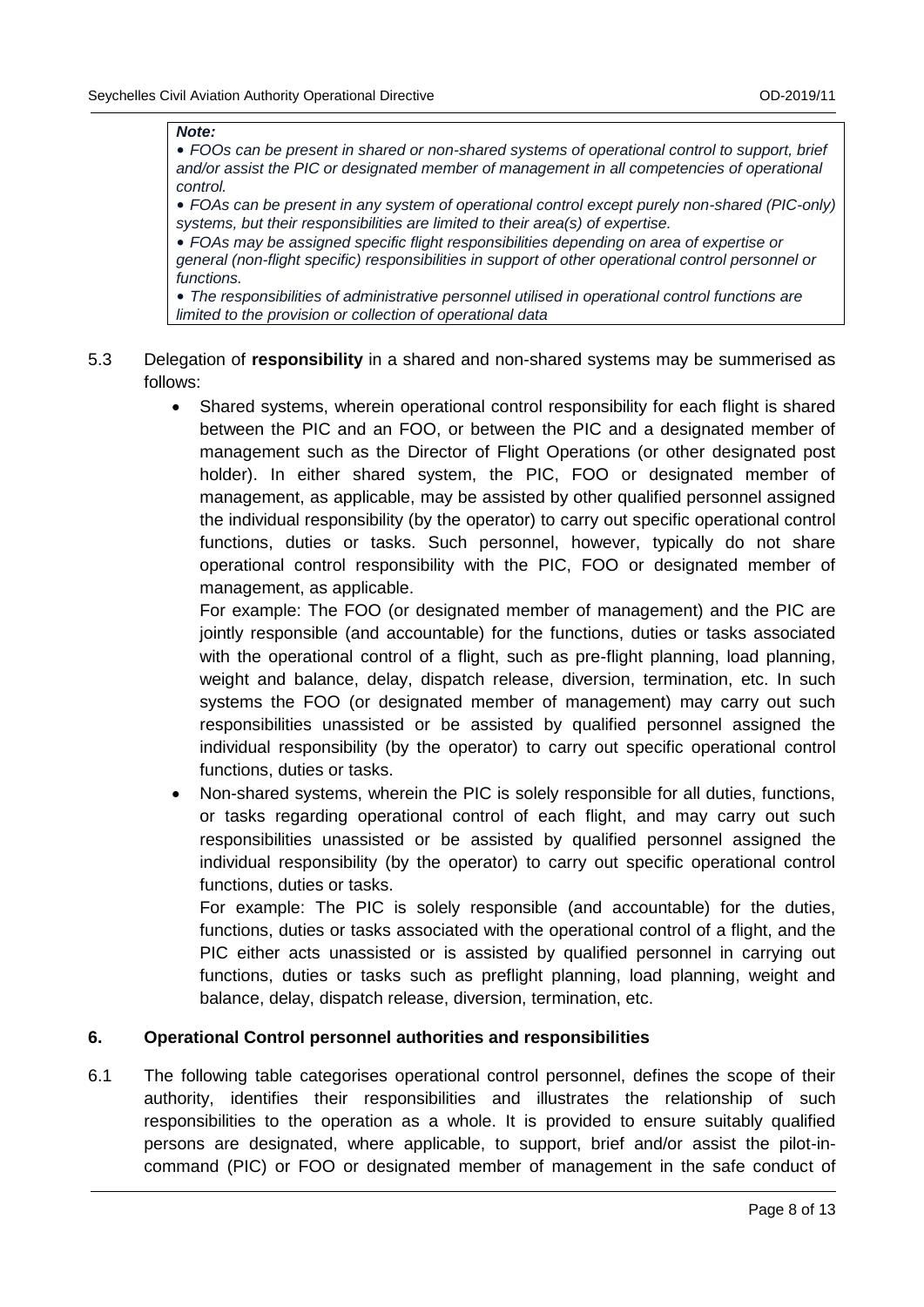each flight. The terms used in the table to identify operational control personnel are generic and might vary.

#### Table 6.1

| <b>Operational Control</b>                                                                                                                                                                  | <b>Authority</b>                                                                                                                                                                               | <b>Responsibilities, Including</b>                                                                                                                                                                                                                                                                                                                           |  |
|---------------------------------------------------------------------------------------------------------------------------------------------------------------------------------------------|------------------------------------------------------------------------------------------------------------------------------------------------------------------------------------------------|--------------------------------------------------------------------------------------------------------------------------------------------------------------------------------------------------------------------------------------------------------------------------------------------------------------------------------------------------------------|--|
|                                                                                                                                                                                             |                                                                                                                                                                                                | the Assignment of                                                                                                                                                                                                                                                                                                                                            |  |
|                                                                                                                                                                                             |                                                                                                                                                                                                | <b>Functions, Duties or Tasks</b>                                                                                                                                                                                                                                                                                                                            |  |
| <b>Administrative Support</b><br>Personnel <sup>1</sup> (e.g. gate agent)                                                                                                                   | <b>None</b><br>Do not make recommendations<br>or decisions regarding the<br>operational control of a flight                                                                                    | Provide, collect or assemble<br>operational documents or<br>data only.                                                                                                                                                                                                                                                                                       |  |
| <b>Flight Operations Assistant</b><br>$(FOA)^4$                                                                                                                                             | None or limited to area(s) of<br>expertise<br>May be authorised to make<br>decisions or recommendations in<br>area(s) of expertise. $5$ (e.g.,<br>maintenance controller grounds<br>aircraft.) | Support, brief and/or assist<br>the PIC or FOO. Specialises<br>in one or more of the<br>elements of operational<br>control. $3$<br>Collects, provides filters,<br>evaluates and applies<br>operational documents or<br>data relevant to specific<br>elements of operational<br>control. Makes<br>recommendations or<br>decisions in area(s) of<br>expertise. |  |
| <b>Flight Dispatcher or Flight</b><br><b>Operations Officer</b> (FOO) <sup>4</sup> or<br><b>Designated Member of</b><br>Management (e.g. Director of<br>Operations or other post<br>holder) | None or limited or shared <sup>2</sup><br>May share operational control<br>authority with the PIC. <sup>2</sup><br>May be authorised to make<br>recommendations or decisions                   | May share operational<br>control responsibility with the<br>PIC. <sup>2</sup><br>Support, brief, and/or assist<br>the PIC.<br>Collects, provides filters,<br>evaluates and applies<br>operational documents or<br>data relevant to all elements<br>of operational control. <sup>3</sup><br>Makes recommendations or<br>decisions.                            |  |
| Pilot in Command (PIC)                                                                                                                                                                      | Full/shared $2$<br>Has final authority to ensure the<br>safe operation of the aircraft.<br>May share authority and<br>responsibility for operational<br>control.                               | Full/shared $2$<br>Responsible for safe conduct<br>of the flight. Collect, provide,<br>filter, evaluate and applies<br>operational documents or<br>data relevant to all<br>competencies of operational<br>control. $3$                                                                                                                                       |  |

#### **Legend**

**1** - Personnel lacking any authority or responsibility for operational control are identified in the table for the purposes of excluding them from the initial and continuing qualification provisions of section 7. **2** - FOO personnel used in conjunction with a shared system of operational share authority and responsibility with the PIC.

**3** - The competencies of operational control are contained in Table 8.1. FOA personnel that specialise in one competency of operation control may be referred to as Weather Analyst, Navigation Analyst/Flight Planners,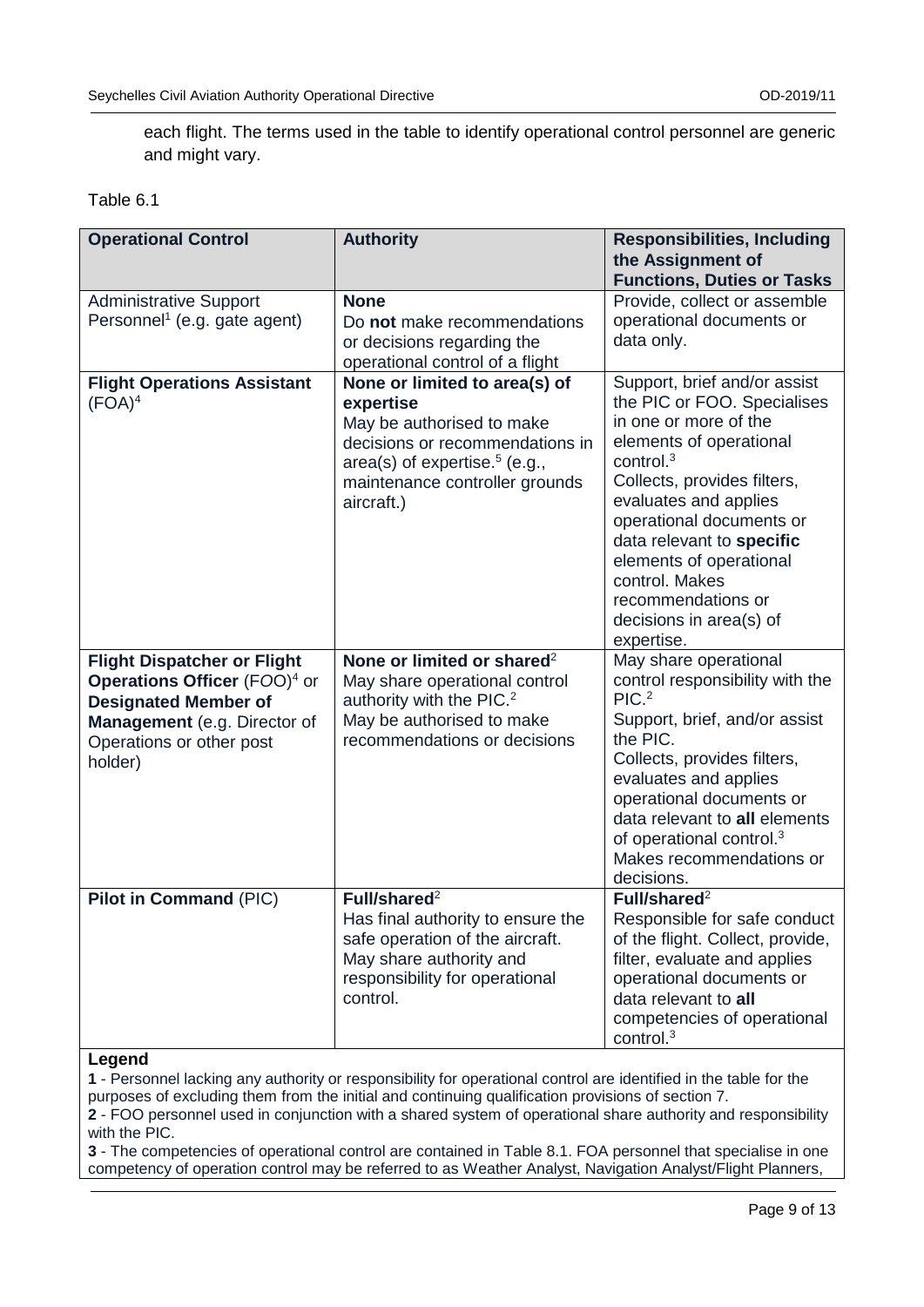Operations Coordinators/Planners, Maintenance controllers, Air Traffic Specialists and Load Agents/Planners/Controllers unless qualified in accordance with GRH.

**4** - The terms used in this table to identify operational personnel are generic and may vary. Personnel utilised in operational control functions and assigned the responsibilities delineated in the table are subject to the relevant qualification and training provisions in this section.

**5** - Authority limited in scope to decision making in area of expertise.

#### **7. Operations Control Personnel Training and Qualifications**

7.1 Personnel employed in operational control functions that are delegated the authority and/or assigned the responsibility to carry out functions, duties or tasks, as outlined in Table 7.1 below, are subject to the training and qualification requirements commensurate with their position outlined in the table below.

#### Table 7.1

| <b>Operational Control</b>                      | <b>Training and Qualifications</b>                                                                                                         |
|-------------------------------------------------|--------------------------------------------------------------------------------------------------------------------------------------------|
| <b>Administrative Support</b>                   | Not subject to initial and recurrent training in the competencies of                                                                       |
| Personnel <sup>1</sup> (e.g. gate agent)        | operational control in Table 8.1 and are qualified via On the Job<br>Training (OJT), job descriptions, task cards, guidelines, checklists, |
|                                                 | training materials or other written means to stablish competence.                                                                          |
| <b>Flight Operations Assistant</b>              | For each area of expertise or specialisation <sup>2</sup>                                                                                  |
| $(FOA)^3$                                       | Subject to initial and continuing qualification in accordance with                                                                         |
|                                                 | 7.2, 7.3 and specific competencies of Table 8.1 relevant to the                                                                            |
|                                                 | job function and operations of the Operator.                                                                                               |
| <b>Flight Dispatcher or Flight</b>              | Subject to initial qualification in accordance with regulation 18                                                                          |
| <b>Operations Officer</b> (FOO) <sup>3</sup> or | of the Civil Aviation (Safety) Regulations, 2017.                                                                                          |
| <b>Designated Member of</b>                     | Subject to continuing qualification in accordance with 7.2, 7.3                                                                            |
| Management (e.g. Director of                    | and all competencies of Table 8.1 relevant to the operations of                                                                            |
| Operations or other post                        | the Operator.                                                                                                                              |
| holder)                                         |                                                                                                                                            |
|                                                 |                                                                                                                                            |

#### **Legend**

**1** - Personnel lacking any authority or responsibility for operational control are identified in the table for the purposes of excluding them from the initial and continuing qualification provisions of section 7. **2** - FOO personnel used in conjunction with a shared system of operational share authority and

responsibility with the PIC.

**3** - The terms used in this table to identify operational personnel are generic and may vary. Personnel utilised in operational control functions and assigned the responsibilities delineated in the table are subject to the relevant qualification and training provisions in this section.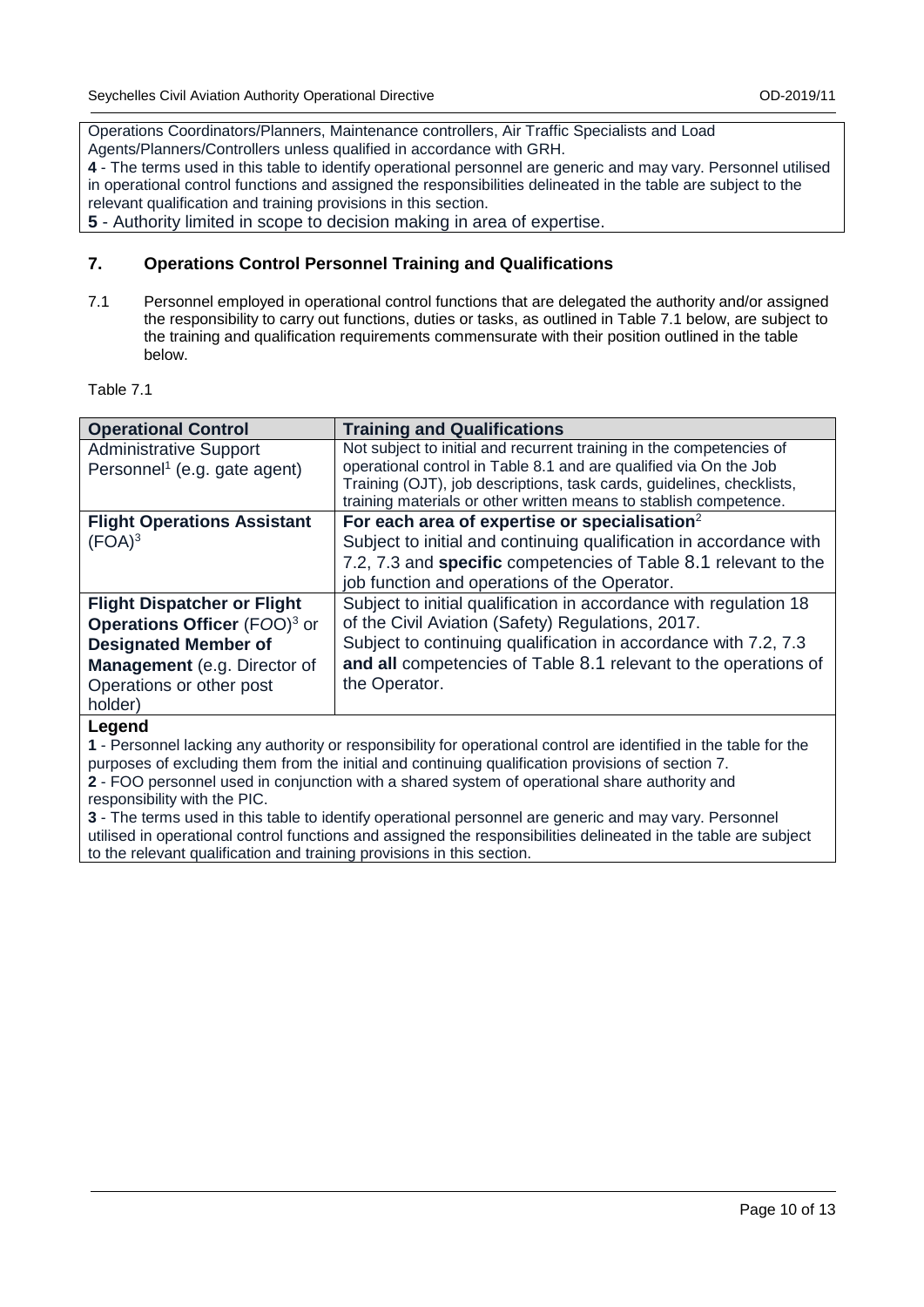#### 7.2 If an FOO or FOA is utilised in the system of operational control, the Operator shall

ensure such personnel receive recurrent training in the applicable competencies of operational control, as specified in Table 8.1. Recurrent training shall be completed on a frequency in accordance with requirements of the Authority, if applicable, but not less than once during every 36 month period plus or minus one month from the original qualification anniversary date or base month.

- 7.3 If an FOO is utilised in the system of operational control, the Operator shall ensure such personnel receive training in human factors on a frequency in accordance with requirements of the Authority, if applicable, but not less than once during every 36-month period plus or minus one month from the original qualification anniversary date or base month.
- 7.4 Persons providing FOO/FD initial and recurrent training for the purpose of regulation 18 of the Civil Aviation (Safety) Regulations, 2017 shall hold a basic instructor core training and meet the recurrent training requirements of 7.2 and 7.3.

#### **8. Operations Control Personnel Competencies**

8.1 The Operator shall ensure FOO or FOA personnel demonstrate knowledge and/or proficiency in the competencies of operational control appropriate to the assignment of responsibility to carry out operational control functions, duties, or tasks, to include, as applicable:

Table 8.1

|      | <b>Competency</b>                                                                                       | <b>FOO</b>     | <b>FOA</b> | <b>FOA Relevancy</b><br>(examples                 |
|------|---------------------------------------------------------------------------------------------------------|----------------|------------|---------------------------------------------------|
| İ    | Contents of the Operations Manual relevant to the<br>operational control of flights;                    | X3             | X3B        | <b>Relevant contents</b>                          |
| ij   | Radio equipment in the aircraft used;                                                                   | X3             | X3B        | As relevant to function                           |
| Ϊİ   | Aviation indoctrination;                                                                                | X3             | X3B        | Subjects relevant to<br>function                  |
| iv   | Navigation equipment in the aircraft used, including<br>peculiarities and limitations of that equipment | X3             | X3B        | Navigation<br>Analysts,<br><b>Flight Planners</b> |
| v    | Seasonal meteorological conditions and hazards;                                                         | X3             | X3B        | Weather<br>Analysts/Meteorologist                 |
| vi   | Source of meteorological information;                                                                   | X3             | X3B        | Weather<br>Analysts/Meteorologist                 |
| vii  | meteorological conditions on<br>Effects of<br>radio<br>reception on the aircraft used                   | X3             | X3B        | Weather<br>Analysts/Meteorologist                 |
| viii | Aircraft mass (weight) balance and control                                                              | X3             | X3B        | <b>Load Planners</b>                              |
| iх   | Human performance relevant to operations or<br>dispatch duties (CRM/DRM)                                | X3             |            |                                                   |
| X    | Operational procedures for the carriage dangerous<br>goods;                                             | X <sub>2</sub> | X2B        | As relevant to function                           |
| xi   | Operational procedures for the carriage of cargo;                                                       | X3B            | X3B        | As relevant to function                           |
| xii  | Operational emergency and abnormal procedures;                                                          | X2B            | X2B        | As relevant to function                           |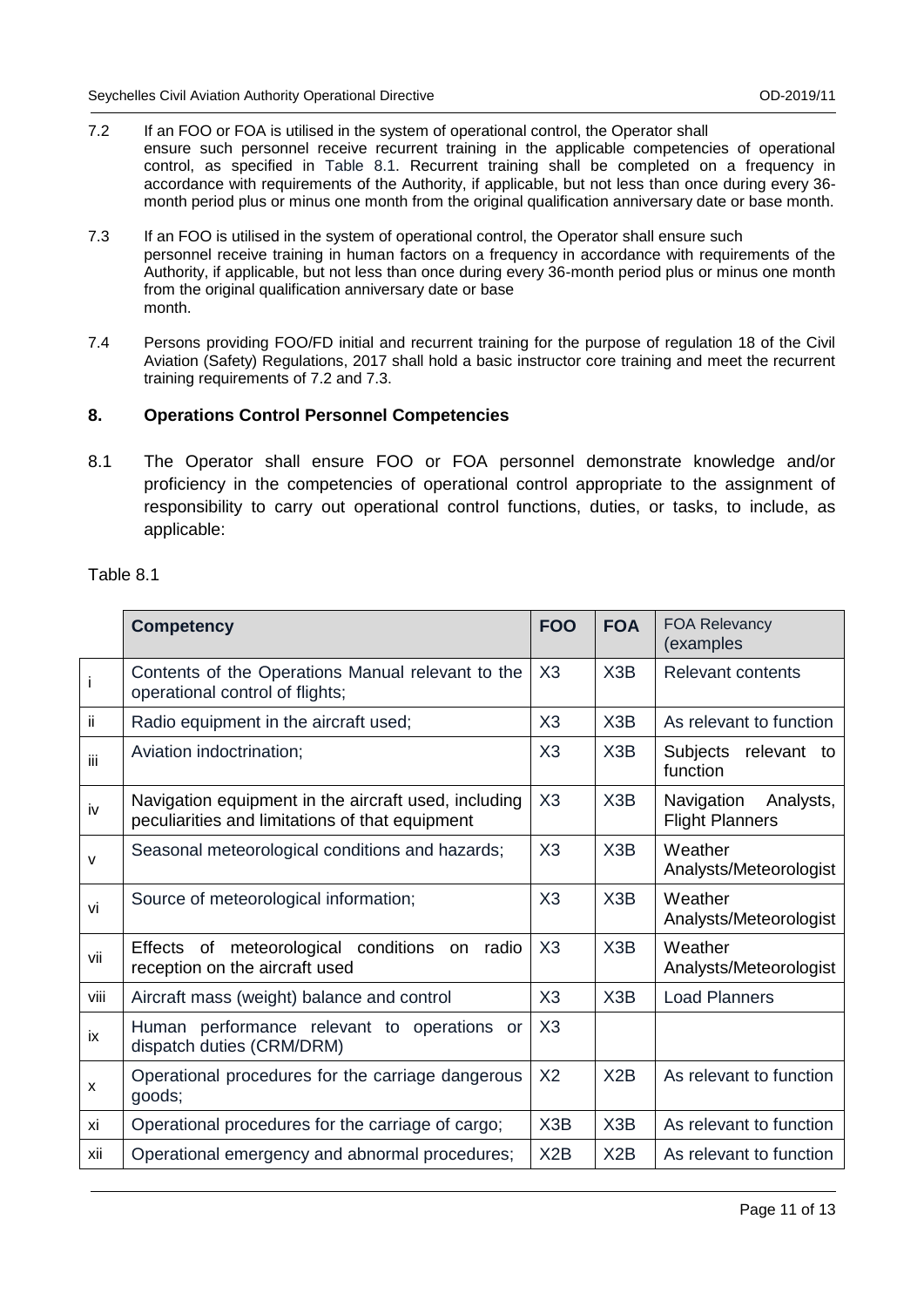| xiii       | Security procedures (emergency<br>and abnormal<br>situations);                    | X3               | X3B                           | As relevant to function    |
|------------|-----------------------------------------------------------------------------------|------------------|-------------------------------|----------------------------|
| xiv        | Civil Air Law and regulation                                                      | X3               | X3B                           | Air Traffic Managers       |
| XV         | Aircraft mass (weight) and performance;                                           | X3               | X3B                           | <b>Load Planners</b>       |
| xvi        | Navigation, special navigation;                                                   | X3               | X3B                           | <b>Navigation Analysts</b> |
| xvii       | Special airports;                                                                 | X <sub>3</sub> A | X3AB                          | <b>Flight Planners</b>     |
| xviii      | Air traffic management;                                                           | X3               | X <sub>3</sub> B              | Air Traffic Managers       |
| xix        | Aircraft systems and MEL/CDL                                                      | X3               | X <sub>3</sub> B              | <b>MX Controllers</b>      |
| XX         | Flight planning                                                                   | X3               | X3B                           | <b>Flight Planners</b>     |
| xxi        | Flight monitoring;                                                                | X3               | X3B                           | <b>Flight Followers</b>    |
| xxii       | Communication;                                                                    | X3               | X3B                           | <b>Flight Followers</b>    |
| xxiii      | Fuel supply (aircraft and fuel type requirements);                                | X3               | X3B                           | <b>Flight Followers</b>    |
| xxiv       | De-icing/anti-icing procedures;                                                   | X <sub>3</sub> A | X <sub>3</sub> A <sub>B</sub> | As relevant to function    |
| <b>XXV</b> | Procedures for operations beyond 60<br>minutes<br>including, if applicable, EDTO. | X <sub>3</sub> A | X3AB                          | <b>Flight Planners</b>     |

#### **Legend**

X: Shall be completed during training and evaluation.

1: Shall be satisfactorily completed during initial training and once every calendar year plus or minus one calendar month from the original qualification anniversary date or base month.

2: Shall be satisfactorily completed during initial training and once every 24 months.

3: Shall be satisfactorily completed during initial training and once every 36 months plus or minus one calendar month from the original qualification tri-anniversary date or base month.

A: If relevant to the operations of the Operator.

B: If relevant to area of expertise or job function (e.g Flight Planning, Maintenance Control, Load Planning, Air Traffic Management)

8.2 FOO personnel that are assigned overall operational control responsibility for specific flights, assigned responsibilities in all competencies of operational control or utilised in shared systems of operational control demonstrate knowledge and/or proficiency in all applicable competencies in the above table. FOO or FOA personnel assigned the individual responsibility to carry out specific operational control functions, duties or tasks demonstrate knowledge and/or proficiency in competencies relevant to area of expertise or function as determined by the operator or State. It is important to note that some Operators might choose to assign the responsibility for specific operational control functions to fully qualified FOO personnel. In such cases an FOO is acting in a limited capacity and although qualified in all competencies of operational control, would be functionally acting as an FOO.